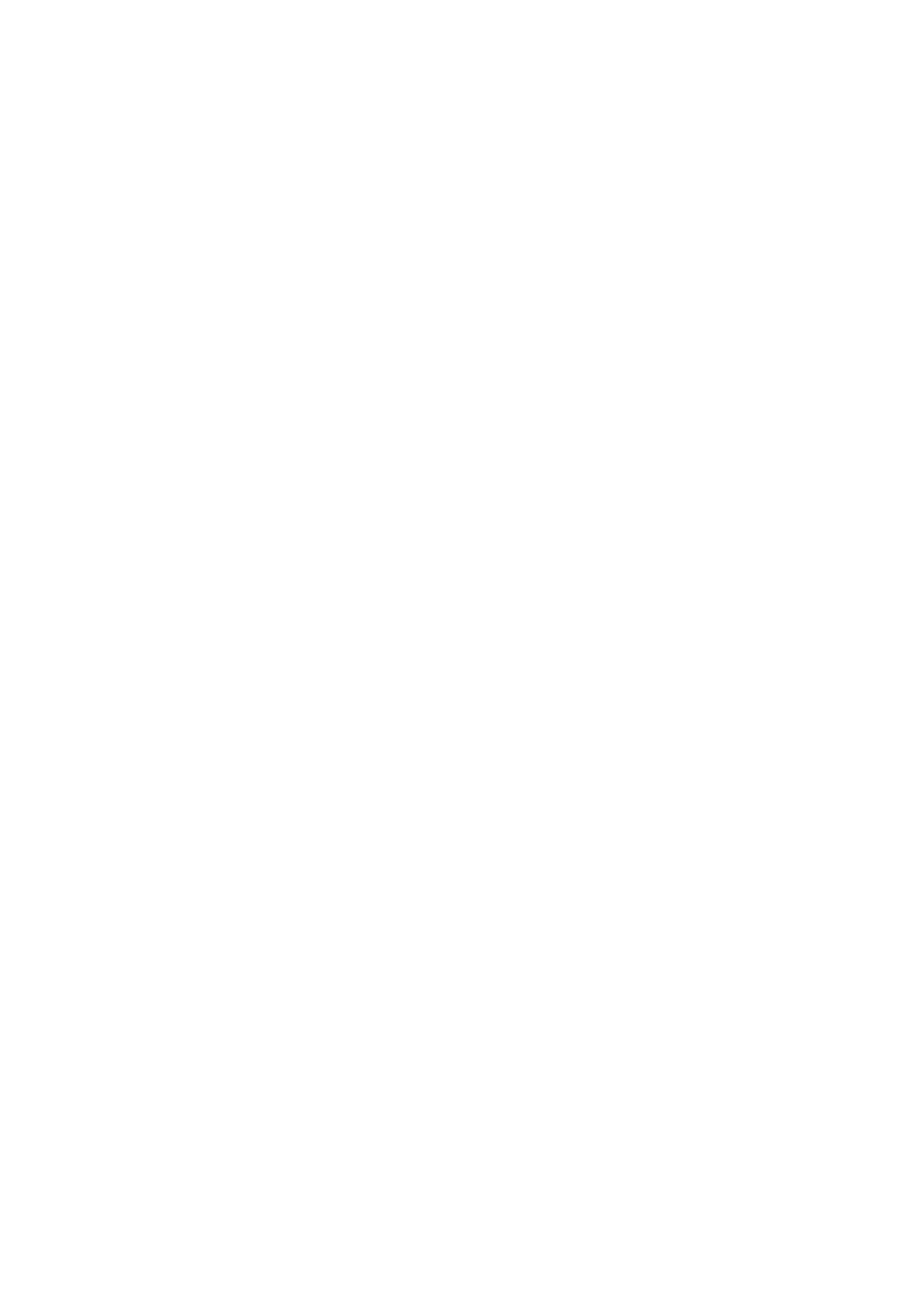| "Let business be discussed.                          |     |
|------------------------------------------------------|-----|
| "When late our sire beloved<br>Was taken deadly ill, |     |
| Sir Lawyer, you attended him                         | 105 |
| (I mean to tax your bill);                           |     |
| And, as you signed and wrote it,                     |     |
| I prithee read the will."                            |     |
| The lawyer wiped his spectacles,                     |     |
| And drew the parchment out.                          | 110 |
| And all the Brentford family                         |     |
| Sat eager round about:                               |     |
| Poor Ned was somewhat anxious,                       |     |
| But Tom had ne'er a doubt.                           |     |
| "My son, as I make ready                             | 115 |
| To seek my last long home,                           |     |
| Some cares I had for Neddy,                          |     |
| But none for thee, my Tom:                           |     |
| Sobriety and order                                   |     |
| You ne'er departed from.                             | 120 |
| "Ned hath a brilliant genius,                        |     |
| And thou a plodding brain;                           |     |
| On thee I think with pleasure,                       |     |
| On him with doubt and pain."                         |     |
| ("You see, good Ned," says Thomas,                   | 125 |
| "What he thought about us twain."                    |     |
| "Though small was your allowance,                    |     |
| You saved a little store;                            |     |
| And those who save a little                          |     |
| Shall get a plenty more."                            | 130 |
| As the lawyer read this compliment,                  |     |
| Tom's eyes were running o'er.                        |     |
| "The tortoise and the hare, Tom,                     |     |
| Set out at each his pace;                            |     |
| The hare it was the fleeter,                         | 135 |
| The tortoise won the race;                           |     |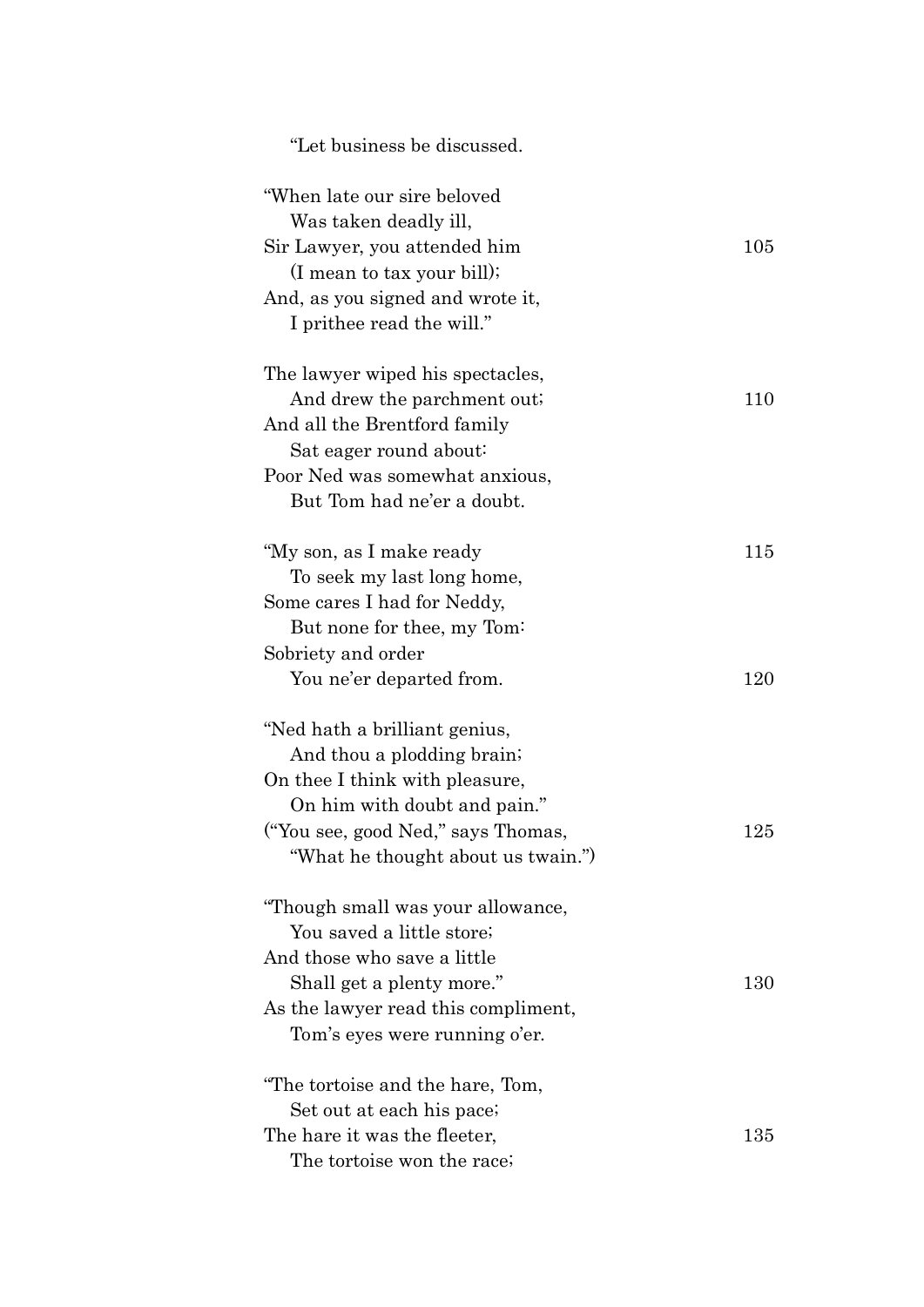| And since the world's beginning       |     |
|---------------------------------------|-----|
| This ever was the case.               |     |
|                                       |     |
| "Ned's genius, blithe and singing,    |     |
| Steps gaily o'er the ground;          | 140 |
| As steadily you trudge it,            |     |
| He clears it with a bound;            |     |
| But dulness has stout legs, Tom,      |     |
| And wind that's wondrous sound.       |     |
| "O'er fruits and flowers alike, Tom,  | 145 |
| You pass with plodding feet;          |     |
| You heed not one nor t'other,         |     |
| But onwards go your beat;             |     |
| While genius stops to loiter          |     |
| With all that he may meet;            | 150 |
|                                       |     |
| "And ever as he wanders,              |     |
| Will have a pretext fine              |     |
| For sleeping in the morning,          |     |
| Or loitering to dine,                 |     |
| Or dozing in the shade,               | 155 |
| Or basking in the shine.              |     |
|                                       |     |
| "Your little steady eyes, Tom,        |     |
| Though not so bright as those         |     |
| That restless round about him         |     |
| His flashing genius throws,           | 160 |
| Are excellently suited                |     |
| To look before your nose.             |     |
| "Thank Heaven, then, for the blinkers |     |
| It placed before your eyes;           |     |
| The stupidest are strongest,          | 165 |
| The witty are not wise;               |     |
| Oh, bless your good stupidity!        |     |
| It is your dearest prize.             |     |
| "And though my lands are wide,        |     |
| And plenty is my gold,                | 170 |
| Still better gifts from Nature,       |     |
|                                       |     |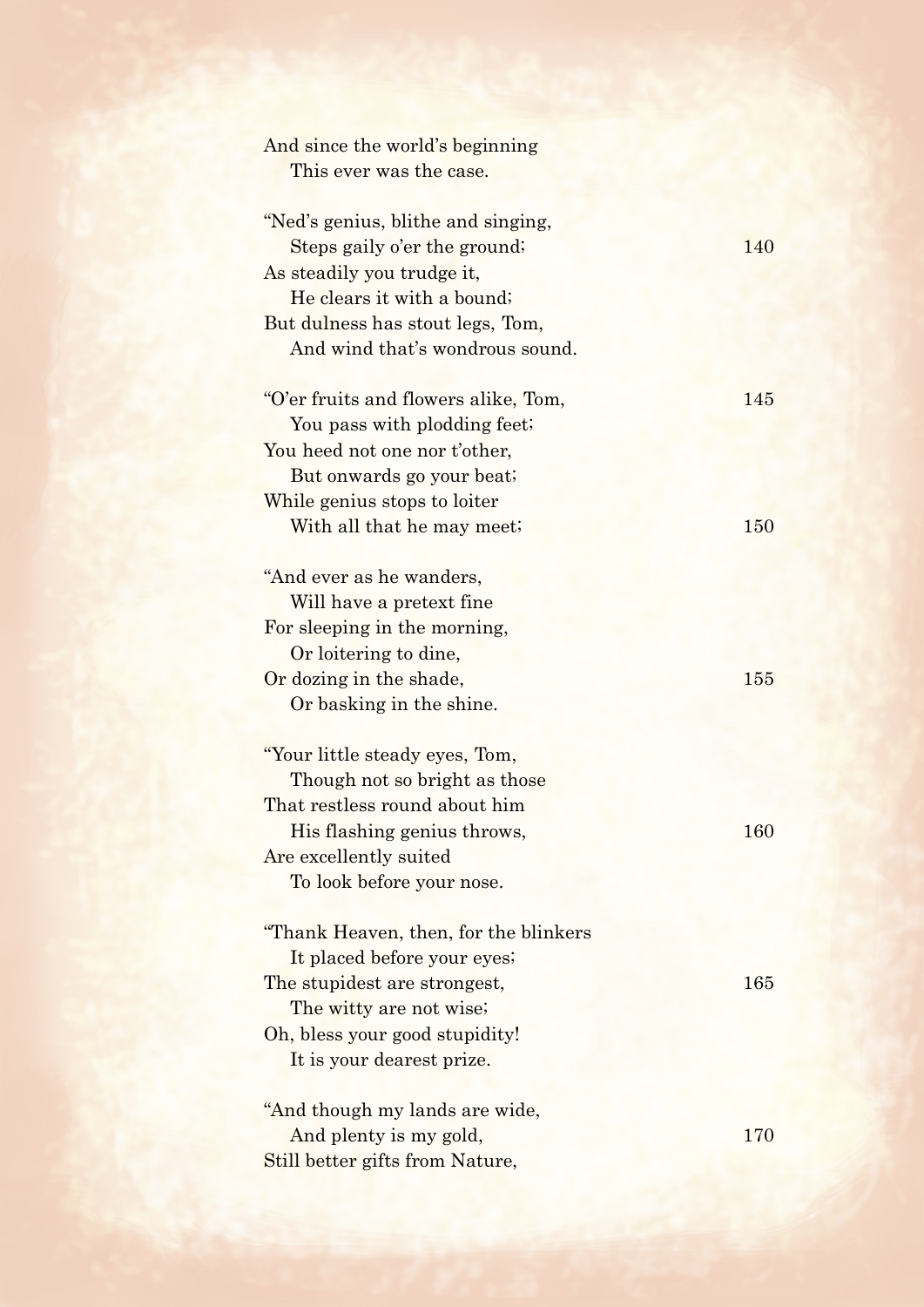| $My$ Thomas, do you hold $-$           |     |
|----------------------------------------|-----|
| A brain that's thick and heavy,        |     |
| A heart that's dull and cold.          |     |
| "Too dull to feel depression,          | 175 |
| Too hard to heed distress,             |     |
| Too cold to yield to passion           |     |
| Or silly tenderness.                   |     |
| March on - your road is open           |     |
| To wealth, Tom, and success.           | 180 |
| "Ned sinneth in extravagance,          |     |
| And you in greedy lust."               |     |
| ("I' faith," says Ned, "our father")   |     |
| Is less polite than just.")            |     |
| "In you, son Tom, I've confidence,     | 185 |
| But Ned I cannot trust.                |     |
| "Wherefore my lease and copyholds,     |     |
| My lands and tenements,                |     |
| My parks, my farms, and orchards,      |     |
| My houses and my rents,                | 190 |
| My Dutch stock and my Spanish stock,   |     |
| My five and three per cents,           |     |
| "I leave to you, my Thomas" —          |     |
| ("What, all?" poor Edward said.        |     |
| "Well, well, I should have spent them, | 195 |
| And Tom's a prudent head" $)$ —        |     |
| "I leave to you, my Thomas, —          |     |
| To you IN TRUST for Ned."              |     |
| The wrath and consternation            |     |
| What poet e'er could trace             | 200 |
| That at this fatal passage             |     |
| Came o'er Prince Tom his face;         |     |
| The wonder of the company,             |     |
| And honest Ned's amaze?                |     |
| "Tis surely some mistake,"             | 205 |
| Good-naturedly cries Ned;              |     |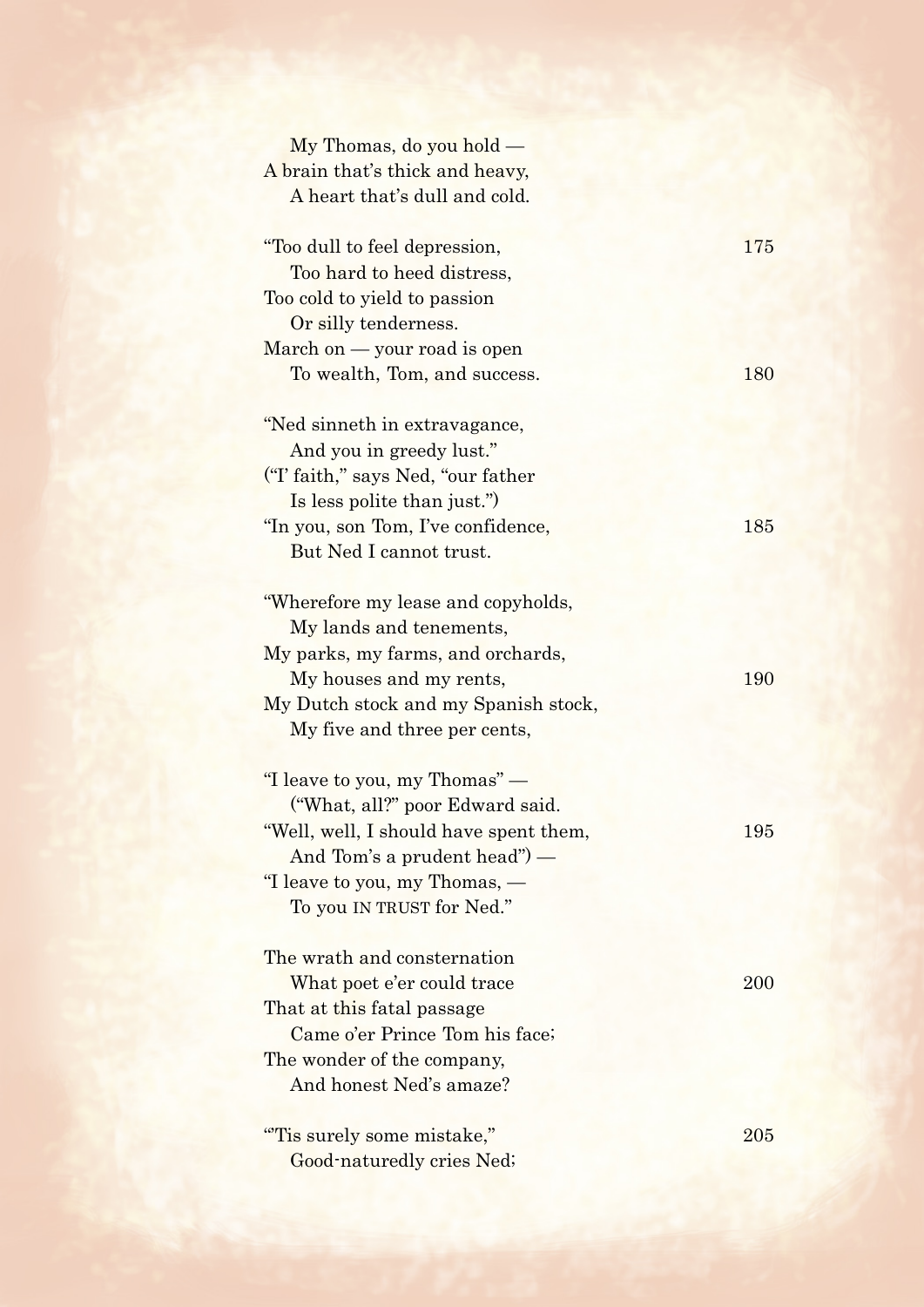| The lawyer answered gravely,<br>"Tis even as I said;          |            |
|---------------------------------------------------------------|------------|
| 'Twas thus his gracious Majesty<br>Ordain'd on his death-bed. | 210        |
| "See, here the will is witness'd.                             |            |
| And here's his autograph."                                    |            |
| "In truth, our father's writing,"                             |            |
| Says Edward, with a laugh;                                    |            |
| "But thou shalt not be a loser, Tom;                          | 215        |
| We'll share it half and half."                                |            |
| "Alas! my kind young gentleman,                               |            |
| This sharing cannot be;                                       |            |
| 'Tis written in the testament                                 |            |
| That Brentford spoke to me,                                   | 220        |
| 'I do forbid Prince Ned to give                               |            |
| Prince Tom a halfpenny.                                       |            |
| 'He hath a store of money,                                    |            |
| But ne'er was known to lend it;                               |            |
| He never helped his brother;                                  | 225        |
| The poor he ne'er befriended;                                 |            |
| He hath no need of property                                   |            |
| Who knows not how to spend it.                                |            |
| "Poor Edward knows but how to spend,                          |            |
| And thrifty Tom to hoard;                                     | <b>230</b> |
| Let Thomas be the steward then,                               |            |
| And Edward be the lord;                                       |            |
| And as the honest labourer                                    |            |
| Is worthy his reward,                                         |            |
| "I pray Prince Ned, my second son,                            | 235        |
| And my successor dear,                                        |            |
| To pay to his intendant                                       |            |
| Five hundred pounds a year;                                   |            |
| And to think of his old father,                               |            |
| And live and make good cheer."                                | 240        |
|                                                               |            |

Such was old Brentford's honest testament,